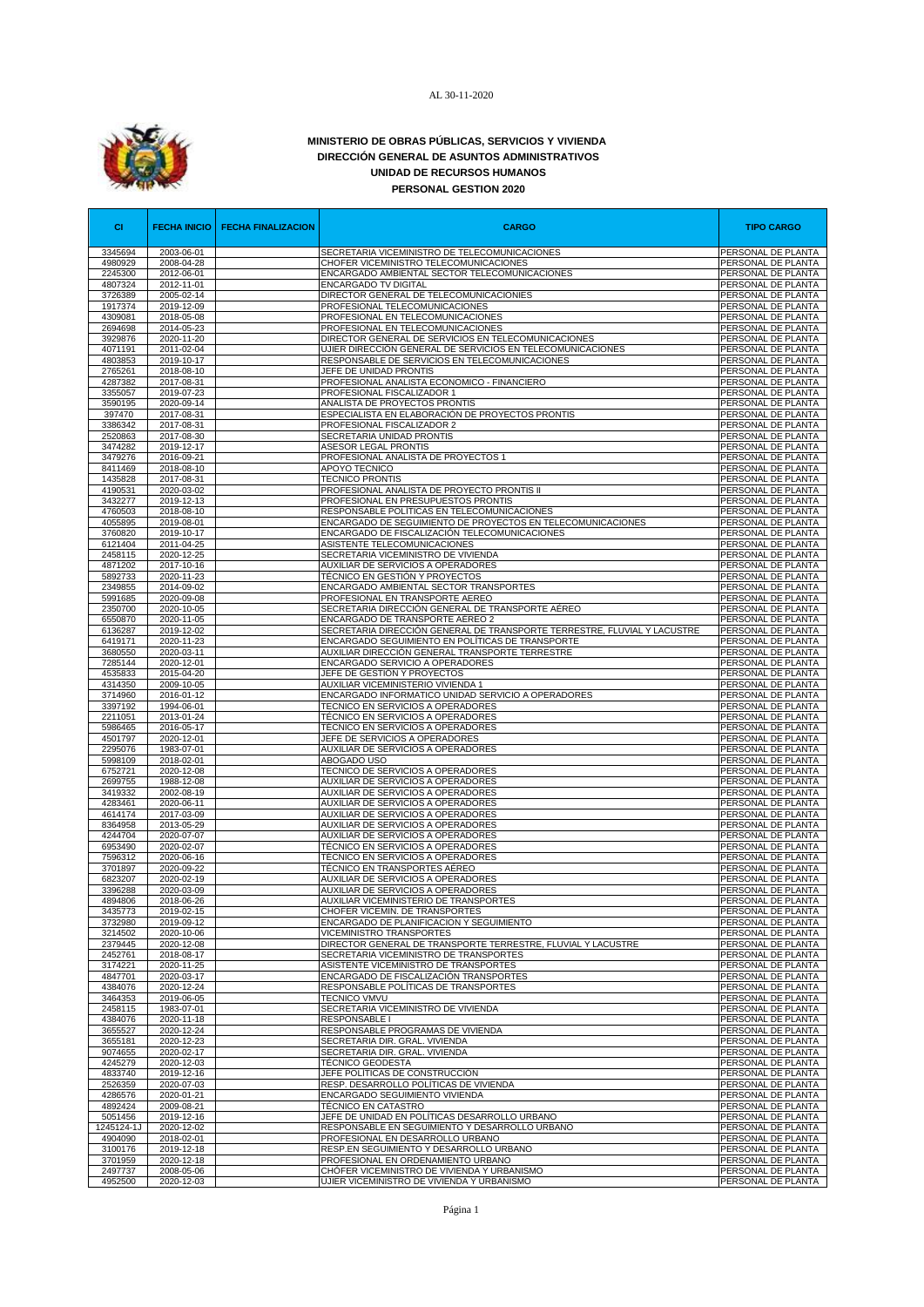| 1147287            | 2020-11-18               |                          | RESPONSABLE AREA VIVIENDA                                           | PERSONAL DE PLANTA                 |
|--------------------|--------------------------|--------------------------|---------------------------------------------------------------------|------------------------------------|
| 3460412            | 2020-10-22               |                          | <b>AUXILIAR VMVU</b>                                                | PERSONAL DE PLANTA                 |
| 5070987            | 2020-12-18               |                          | DIRECTOR GENERAL VIVIENDA Y URBANISMO                               | PERSONAL DE PLANTA                 |
| 4050936            | 2020-01-09               |                          | AUXILIAR VICEMINISTERIO VIVIENDA 2                                  | PERSONAL DE PLANTA                 |
| 2605879            | 2019-12-16               |                          | <b>ARQUITECTO</b>                                                   | PERSONAL DE PLANTA                 |
|                    |                          |                          |                                                                     |                                    |
| 4378437            | 2020-01-09               |                          | PROFESIONAL VIVIENDA 2                                              | PERSONAL DE PLANTA                 |
| 3452211            | 2019-01-23               |                          | PROFESIONAL EN POLITICAS DESARROLLO URBANO                          | PERSONAL DE PLANTA                 |
| 4309329            | 2014-03-06               |                          | <b>INGENIERO CIVIL</b>                                              | PERSONAL DE PLANTA                 |
| 4078069            | 2020-11-20               |                          | PROFESIONAL EN ORDENAMIENTO URBANO                                  | PERSONAL DE PLANTA                 |
|                    |                          |                          |                                                                     |                                    |
| 4925563            | 2020-11-17               |                          | PROFESIONAL EN ORDENAMIENTO URBANO                                  | PERSONAL DE PLANTA                 |
| 3365464            | 2011-06-28               |                          | TÉCNICO DE PROYECTOS DE VIVIENDA                                    | PERSONAL DE PLANTA                 |
| 3470772            | 2014-05-27               |                          | TÉCNICO VIVIENDA                                                    | PERSONAL DE PLANTA                 |
| 3689569            | 2020-11-17               |                          | DIRECTOR GENERAL DE ASUNTOS ADMINISTRATIVOS                         | PERSONAL DE PLANTA                 |
|                    |                          |                          |                                                                     |                                    |
| 6091274            | 2016-04-20               |                          | SECRETARIA DE DIRECCIÓN GENERAL DE ASUNTOS ADMINISTRATIVOS          | PERSONAL DE PLANTA                 |
| 4313362            | 2020-07-13               |                          | ASISTENTE DE LA DIRECCION GENERAL DE ASUNTOS ADMINISTRATIVOS        | PERSONAL DE PLANTA                 |
| 6089887            | 2020-11-19               |                          | JEFE UNIDAD FINANCIERA                                              | PERSONAL DE PLANTA                 |
| 3463092            | 2020-11-23               |                          | JEFE DE LA UNIDAD DE RECURSOS HUMANOS                               | PERSONAL DE PLANTA                 |
|                    |                          |                          |                                                                     |                                    |
| 8302063            | 2020-11-27               |                          | PROFESIONAL DE RECURSOS HUMANOS                                     | PERSONAL DE PLANTA                 |
| 2296279            | 1979-02-02               |                          | <b>HABILITADO</b>                                                   | PERSONAL DE PLANTA                 |
| 4297223            | 2020-05-20               |                          | TÉCNICO EN RECURSOS HUMANOS                                         | PERSONAL DE PLANTA                 |
| 3417038            | 2003-08-01               |                          | ASISTENTE DE DESPACHO                                               | PERSONAL DE PLANTA                 |
| 4001558-29         | 2020-11-18               |                          | JEFE DE LA UNIDAD ADMINISTRATIVA                                    | PERSONAL DE PLANTA                 |
|                    |                          |                          |                                                                     |                                    |
| 6064953            | 2019-06-19               |                          | ENCARGADO DE CONTRATACIONES                                         | PERSONAL DE PLANTA                 |
| 5971076            | 2019-05-21               |                          | ENCARGADO DE SERVICIOS GENERALES                                    | PERSONAL DE PLANTA                 |
| 4885781            | 2012-06-01               |                          | TECNICO ACTIVOS FIJOS                                               | PERSONAL DE PLANTA                 |
| 2313119            | 1993-09-23               |                          | ENCARGADO DE ALMACENES                                              | PERSONAL DE PLANTA                 |
|                    |                          |                          |                                                                     |                                    |
| 6780187            | 2018-05-22               |                          | <b>ENCARGADO DE NORMAS</b>                                          | PERSONAL DE PLANTA                 |
| 8426551            | 2020-11-23               |                          | ENCARGADO DE VENTANILLA ÚNICA                                       | PERSONAL DE PLANTA                 |
| 4968143            | 2015-08-18               |                          | <b>TELEFONISTA</b>                                                  | PERSONAL DE PLANTA                 |
| 2633523            | 2020-07-15               |                          | ENCARGADO DE ARCHIVO                                                | PERSONAL DE PLANTA                 |
|                    |                          |                          | TÉCNICO EN SISTEMAS                                                 |                                    |
| 6087673            | 2020-10-08               |                          |                                                                     | PERSONAL DE PLANTA                 |
| 10662421           | 2020-10-08               |                          | APOYO BIENES Y SERVICIOS                                            | PERSONAL DE PLANTA                 |
| 3059426            | 2016-09-08               |                          | ENCARGADO DE RECAUDACIONES                                          | PERSONAL DE PLANTA                 |
| 3388641            | 1988-09-08               |                          | <b>AUXILIAR FINANCIERO</b>                                          | PERSONAL DE PLANTA                 |
|                    | 1987-11-03               |                          |                                                                     |                                    |
| 2354870            |                          |                          | UJIER DIRECCIÓN GENERAL DE TELECOMUNICACIONES                       | PERSONAL DE PLANTA                 |
| 6771278            | 2020-11-27               |                          | ENCARGADO DE PRESUPUESTOS                                           | PERSONAL DE PLANTA                 |
| 4773565            | 2019-05-02               |                          | ENCARGADO DE CONTABILIDAD                                           | PERSONAL DE PLANTA                 |
| 8329593            | 2018-09-05               |                          | <b>TÉCNICO FINANCIERO</b>                                           | PERSONAL DE PLANTA                 |
|                    |                          |                          |                                                                     | PERSONAL DE PLANTA                 |
| 3550889            | 2020-03-02               |                          | ENCARGADO DE TESORERÍA                                              |                                    |
| 6055646            | 2015-04-07               |                          | ENCARGADO DE REDES Y MANTENIMIENTO                                  | PERSONAL DE PLANTA                 |
| 6120160            | 2016-12-21               |                          | SECRETARIA DIRECCIÓN GENERAL DE ASUNTOS JURÍDICOS                   | PERSONAL DE PLANTA                 |
| 6050767            | 2007-06-06               |                          | UJIER DIRECCIÓN GENERAL DE ASUNTOS JURÍDICOS                        | PERSONAL DE PLANTA                 |
|                    |                          |                          |                                                                     |                                    |
| 4283109            | 2020-06-05               |                          | AUXILIAR - PROCURADOR                                               | PERSONAL DE PLANTA                 |
| 1731329            | 2013-05-29               |                          | AUXILIAR DIRECCIÓN GENERAL DE ASUNTOS JURÍDICOS                     | PERSONAL DE PLANTA                 |
| 3398435            | 2020-03-02               |                          | ENCARGADO DE GESTIÓN JURÍDICA                                       | PERSONAL DE PLANTA                 |
| 1072052            | 2020-11-23               |                          | PROFESIONAL ABOGADO                                                 | PERSONAL DE PLANTA                 |
|                    |                          |                          |                                                                     |                                    |
| 3625015            | 2020-02-07               |                          | ENCARGADO LEGAL CONTRATOS                                           | PERSONAL DE PLANTA                 |
| 3088137            | 2020-11-16               |                          | PROFESIONAL ABOGADO                                                 | PERSONAL DE PLANTA                 |
| 4301509            | 2018-05-25               |                          | ABOGADO SUCRE                                                       | PERSONAL DE PLANTA                 |
| 5244521            | 2020-12-14               |                          | ABOGADO RESPONSABLE                                                 | PERSONAL DE PLANTA                 |
|                    |                          |                          |                                                                     | PERSONAL DE PLANTA                 |
| 3529523            | 2020-11-23               |                          | JEFE UNIDAD DE RECURSOS JERÁRQUICOS                                 |                                    |
|                    |                          |                          |                                                                     |                                    |
| 2372166            | 2020-01-02               |                          | ABOGADO RESPONSABLE                                                 | PERSONAL DE PLANTA                 |
| 4746168            | 2020-12-22               |                          | ABOGADO RESPONSABLE                                                 | PERSONAL DE PLANTA                 |
|                    |                          |                          |                                                                     |                                    |
| 4262828            | 2020-11-16               |                          | ESPECIALISTA EN TRANSPORTES                                         | PERSONAL DE PLANTA                 |
| 6742680            | 2020-09-28               |                          | PROCURADOR - TRAMITADOR                                             | PERSONAL DE PLANTA                 |
| 4835119            | 2020-01-16               |                          | <b>ABOGADO</b>                                                      | PERSONAL DE PLANTA                 |
| 4285946            | 2020-11-18               |                          | JEFE UNIDAD DE GESTIÓN JURÍDICA                                     | PERSONAL DE PLANTA                 |
| 2623406            | 2017-11-01               |                          | ENCARGADO LEGAL ADMINISTRATIVO                                      | PERSONAL DE PLANTA                 |
|                    |                          |                          |                                                                     |                                    |
| 4793996            | 2020-11-17               |                          | JEFE UNIDAD DE ANÁLISIS JURÍDICO                                    | PERSONAL DE PLANTA                 |
| 6720616            | 2020-03-20               |                          | RESPONSABLE DE PLANIFICACIÓN                                        | PERSONAL DE PLANTA                 |
| 6192579            | 2020-11-27               |                          | SECRETARIA DE DIRECCION GENERAL DE PLANIFICACIÓN                    | PERSONAL DE PLANTA                 |
| 2456445            | 2020-12-09               |                          | ENCARGADO DE SEGUIMIENTO Y PLANIFICACIÓN                            | PERSONAL DE PLANTA                 |
| 3770844            | 2020-08-27               |                          | ENCARGADO DE SEGUIMIENTO DE PLANIFICACIÓN                           | PERSONAL DE PLANTA                 |
|                    |                          |                          |                                                                     |                                    |
| 3445657            | 2020-11-18               |                          | JEFE DE LA UNIDAD DE COMUNICACIÓN                                   | PERSONAL DE PLANTA                 |
| 6958503            | 2020-06-02               |                          | ASISTENTE UNIDAD DE COMUNICACIÓN                                    | PERSONAL DE PLANTA                 |
| 6906315            | 2020-12-02               |                          | TÉCNICO EN COMUNICACIÓN SOCIAL                                      | PERSONAL DE PLANTA                 |
| 2330458            | 2019-12-24               |                          | JEFE DE LA UNIDAD DE AUDITORIA INTERNA                              | PERSONAL DE PLANTA                 |
|                    |                          |                          | <b>AUDITOR</b>                                                      |                                    |
| 3439422            | 2020-11-03               |                          |                                                                     | PERSONAL DE PLANTA                 |
| 3334578            | 2020-10-06               |                          | <b>SUPERVISOR I</b>                                                 | PERSONAL DE PLANTA                 |
| 4251485            | 2020-11-03               |                          | SUPERVISOR 2                                                        | PERSONAL DE PLANTA                 |
| 4929137            | 2020-01-16               |                          | <b>AUDITOR JUNIOR</b>                                               | PERSONAL DE PLANTA                 |
| 2446909            | 2020-09-16               |                          | <b>AUDITOR JUNIOR</b>                                               | PERSONAL DE PLANTA                 |
|                    |                          |                          |                                                                     |                                    |
| 6364827            | 2020-11-23               |                          | <b>AUDITOR JUNIOR</b>                                               | PERSONAL DE PLANTA                 |
| 2696217            | 2020-10-13               |                          | <b>SECRETARIA UAI</b>                                               | PERSONAL DE PLANTA                 |
| 4782633            | 2020-11-17               |                          | JEFE DE LA UNIDAD DE TRANSPARENCIA                                  | PERSONAL DE PLANTA                 |
| 6745201            | 2019-06-05               |                          | ASISTENTE TRANSPARENCIA                                             | PERSONAL DE PLANTA                 |
| 3880164            |                          |                          |                                                                     | PERSONAL DE PLANTA                 |
|                    | 2020-11-09               |                          | MINISTRO DE OBRAS PÚBLICAS, SERVICIOS Y VIVIENDA                    |                                    |
| 995505             | 2020-11-24               |                          | ASESOR DE GABINETE                                                  | PERSONAL DE PLANTA                 |
| 6146228            | 2020-11-13               |                          | JEFE DE GABINETE                                                    | PERSONAL DE PLANTA                 |
| 5942280            | 2020-01-16               |                          | SECRETARIA DESPACHO MINISTERIAL                                     | PERSONAL DE PLANTA                 |
| 4313960            | 2020-11-16               |                          | ENLACE DE DESPACHO MINISTERIAL                                      | PERSONAL DE PLANTA                 |
|                    |                          |                          |                                                                     |                                    |
| 4272591            | 1993-09-23               |                          | <b>TÉCNICO DESPACHO</b>                                             | PERSONAL DE PLANTA                 |
| 4248379            | 2020-11-23               |                          | <b>MENSAJERO</b>                                                    | PERSONAL DE PLANTA                 |
| 6765653            | 2008-04-01               |                          | ENCARGADO DE ARCHIVO DE DESPACHO                                    | PERSONAL DE PLANTA                 |
| 2302635            | 2003-07-01               |                          | CHOFER SR. MINISTRO                                                 | PERSONAL DE PLANTA                 |
|                    |                          |                          |                                                                     | PERSONAL DE PLANTA                 |
| 4366599            | 2020-11-20               |                          | UJIER DESPACHO MINISTERIAL                                          |                                    |
| 5167309            | 2020-11-16               |                          | DIRECTOR GENERAL DE PLANIFICACIÓN                                   | PERSONAL DE PLANTA                 |
| 4314649            | 2020-11-12               |                          | DIRECTOR GENERAL DE ASUNTOS JURÍDICOS                               | PERSONAL DE PLANTA                 |
| 8057474            | 2018-01-29               |                          | ENCARGADO TRANSPORTE AEREO 1                                        | PERSONAL DE PLANTA                 |
| 3555264            | 2020-12-01               |                          | DIRECTOR UNIDAD DESCONCENTRADA DE CONCESIONES                       | PERSONAL DE PLANTA                 |
|                    |                          |                          |                                                                     |                                    |
| 3766745            | 2019-12-11               |                          | DIRECTOR GENERAL UDC                                                | PERSONAL DE PLANTA                 |
| 323609             | 2018-01-15               |                          | ASISTENTE DIR. GRAL. VIVIENDA                                       | PERSONAL DE PLANTA                 |
| 1907890            | 2020-06-16               | 2020-12-31               | TECNICO EN SEGUIMIENTO Y MONITOREO - ENLACE TECNICO                 | EVENTUAL                           |
| 3364973            | 2020-10-21               | 2020-12-31               | TECNICO DE COMUNICACION - PROREVI                                   | <b>EVENTUAL</b>                    |
|                    |                          |                          | ASISTENTE ADMINISTRATIVO - UET                                      | EVENTUAL                           |
| 13055316           | 2020-09-08               | 2020-12-31               |                                                                     |                                    |
| 2359996            | 2020-11-25               | 2020-12-31               | PORTERO ARCHIVO ILLIMANI UET 2020                                   | <b>EVENTUAL</b>                    |
| 2570017            | 2020-12-15               | 2020-12-31               | ABOGADA ANALISTA UET 2020                                           | <b>EVENTUAL</b>                    |
| 2570017<br>2637265 | 2020-07-01<br>2020-07-01 | 2020-12-14<br>2020-12-03 | ABOGADA ANALISTA UET 2020<br>ENLACE ADMINISTRATIVO FINANCIERO - UET | <b>EVENTUAL</b><br><b>EVENTUAL</b> |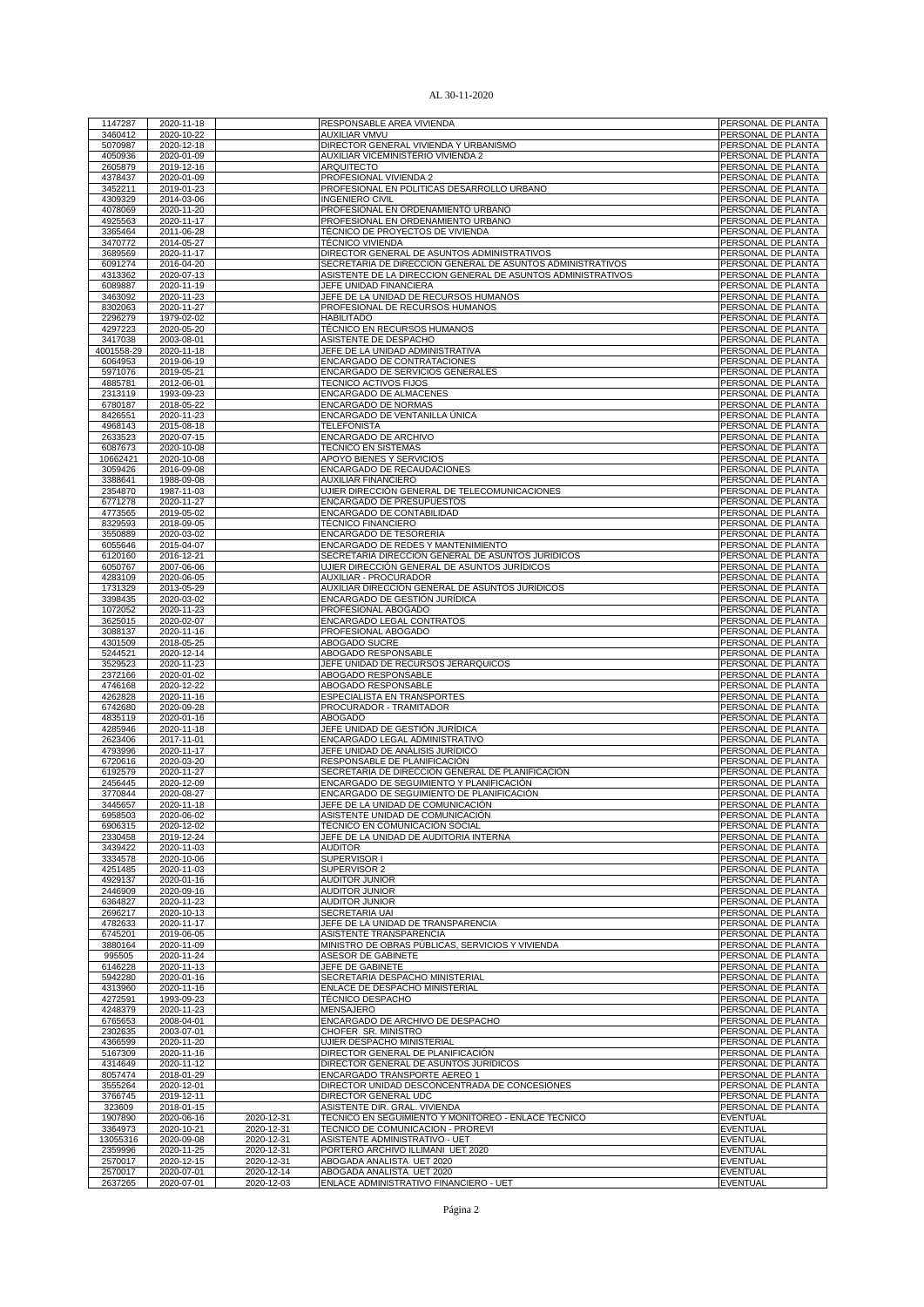| 2637265<br>2640791-1V<br>2705938 |                          |                          |                                                                                 |                             |
|----------------------------------|--------------------------|--------------------------|---------------------------------------------------------------------------------|-----------------------------|
|                                  | 2020-12-04               | 2020-12-31               | ENLACE ADMINISTRATIVO FINANCIERO UET 2020                                       | <b>EVENTUAL</b>             |
|                                  | 2020-10-26               | 2020-12-31               | TECNICO HABILITADO - UET                                                        | <b>EVENTUAL</b>             |
|                                  | 2020-12-01               | 2020-12-31               | ARQUITECTO DE SANEAMIENTO TÉCNICO UET 2020                                      | <b>EVENTUAL</b>             |
| 3422619                          | 2020-12-09               | 2020-12-31               | ABOGADO DE PROCESOS JUDICIALES UET 2020                                         | EVENTUAL                    |
| 3422619                          | 2020-07-01               | 2020-12-08               | ABOGADO DE PROCESOS JUDICIALES UET 2020                                         | <b>EVENTUAL</b>             |
|                                  |                          |                          |                                                                                 |                             |
| 4147592                          | 2020-12-01               | 2020-12-31               | PROFESIONAL DE RECUPERACION DE EMPRESAS UET 2020                                | <b>EVENTUAL</b>             |
| 4253171                          | 2020-09-17               | 2020-12-31               | ABOGADA DE SANEAMIENTO LEGAL - UET                                              | <b>EVENTUAL</b>             |
| 4271000                          | 2020-12-11               | 2020-12-31               | ASESOR DE PLATAFORMA SANTA CRUZ - UET                                           | <b>EVENTUAL</b>             |
| 4275427                          | 2020-09-17               | 2020-12-31               | SUPERVISOR DE REGISTRO UET 2020                                                 | <b>EVENTUAL</b>             |
| 4757213                          | 2020-09-08               | 2020-12-31               | AUXILIAR DE REGISTRO-UET                                                        | <b>EVENTUAL</b>             |
|                                  |                          |                          |                                                                                 |                             |
| 4774484                          | 2020-09-08               | 2020-12-31               | ABOGADO ADMINISTRATIVO - UET                                                    | <b>EVENTUAL</b>             |
| 4802907                          | 2020-12-02               | 2020-12-31               | RESPONSABLE DE RECUPERACIÓN                                                     | <b>EVENTUAL</b>             |
| 4900411                          | 2020-11-25               | 2020-12-31               | TECNICO DE SISTEMAS - UET                                                       | <b>EVENTUAL</b>             |
| 4905034                          | 2020-11-25               | 2020-12-31               | APOYO EN RECONSTRUCCION DOCUMENTAL UET 2020                                     | EVENTUAL                    |
| 4929444                          | 2020-10-20               | 2020-12-31               | AUXILIAR DE RECUPERACION - UET                                                  | EVENTUAL                    |
| 5667548                          | 2020-07-01               |                          | <b>ADMINISTRATIVO I</b>                                                         | <b>EVENTUAL</b>             |
|                                  |                          | 2020-12-03               |                                                                                 |                             |
| 5667548                          | 2020-12-04               | 2020-12-31               | <b>ADMINISTRATIVO I</b>                                                         | <b>EVENTUAL</b>             |
| 6128807                          | 2020-11-25               | 2020-12-31               | ABOGADO DE MINUTACION UET 2020                                                  | <b>EVENTUAL</b>             |
| 6146200                          | 2020-07-01               | 2020-12-31               | COORDINADOR GENERAL - UET                                                       | <b>EVENTUAL</b>             |
| 6146210                          | 2020-10-20               | 2020-12-31               | TECNICO DE CARTERA Y APORTES UET 2020                                           | EVENTUAL                    |
|                                  |                          |                          |                                                                                 |                             |
| 6148273                          | 2020-12-01               | 2020-12-31               | ABOGADO ASESOR UET 2020                                                         | EVENTUAL                    |
| 6873021                          | 2020-09-21               | 2020-12-31               | TECNICO JURIDICO UET 2020                                                       | EVENTUAL                    |
| 6953236                          | 2020-11-25               | 2020-12-31               | APOYO EN RECUPERACION DE EMPRESAS UET 2020                                      | <b>EVENTUAL</b>             |
| 6953466                          | 2020-12-04               | 2020-12-31               | ASISTENTE DE COORDINADOR GENERAL UET 2020                                       | <b>EVENTUAL</b>             |
| 6986215                          | 2020-12-04               | 2020-12-31               | AUXILIAR DE REGISTRO II UET-2020                                                | <b>EVENTUAL</b>             |
|                                  |                          |                          |                                                                                 |                             |
| 8411400                          | 2020-11-25               | 2020-12-31               | TECNICO DE CONCILIACIONES IFIS UET 2020                                         | EVENTUAL                    |
| 9970835                          | 2020-12-17               | 2020-12-31               | PORTERO ARCHIVO EL ALTO - UET                                                   | <b>EVENTUAL</b>             |
| 9995930                          | 2020-12-11               | 2020-12-31               | AUXILIAR DE MINUTACIÓN UET 2020                                                 | <b>EVENTUAL</b>             |
| 3539792                          | 2020-08-01               | 2020-12-31               | PROFESIONAL EN PRESUPUESTOS                                                     | EVENTUAL                    |
| 4253312                          | 2020-08-03               | 2020-12-31               | ADMINISTRATIVO DE SERVICIOS GENERALES                                           | <b>EVENTUAL</b>             |
|                                  |                          |                          |                                                                                 |                             |
| 4771075                          | 2020-08-01               | 2020-12-31               | TECNICO EN PRESUPUESTOS                                                         | <b>EVENTUAL</b>             |
| 4788945                          | 2020-08-03               | 2020-12-31               | TECNICO ADMINISTRATIVO EN ACTIVOS FIJOS                                         | <b>EVENTUAL</b>             |
| 6042218                          | 2020-07-01               | 2020-12-18               | TECNICO EN DESARROLLO DE SISTEMAS CON SOFTWARE LIBRE                            | <b>EVENTUAL</b>             |
| 6730544                          | 2020-01-13               | 2020-12-31               | ASISTENTE DE RECURSOS HUMANOS                                                   | <b>EVENTUAL</b>             |
| 7023554                          | 2020-08-01               | 2020-12-31               | ADMINISTRATIVO DE TESORERIA                                                     | <b>EVENTUAL</b>             |
|                                  |                          |                          |                                                                                 |                             |
| 7039886                          | 2020-08-01               | 2020-12-31               | <b>AUXILIAR FINANCIERO</b>                                                      | <b>EVENTUAL</b>             |
| 8334449                          | 2020-08-03               | 2020-12-31               | APOYO ADMINISTRATIVO                                                            | <b>EVENTUAL</b>             |
| 9179211                          | 2020-08-01               | 2020-12-31               | ADMINISTRATIVO DE PASAJES Y VIATICOS                                            | <b>EVENTUAL</b>             |
| 5979427                          | 2020-01-16               | 2020-12-31               | ABOGADO ADMINISTRATIVO II                                                       | <b>EVENTUAL</b>             |
| 3448857                          | 2020-10-30               | 2020-12-31               | ABOGADO DE PROCESOS JUDICIALES                                                  | <b>EVENTUAL</b>             |
|                                  |                          |                          |                                                                                 |                             |
| 1561753                          | 2020-02-13               | 2020-12-31               | SUPERVISOR DE OBRA TRAMO I                                                      | <b>EVENTUAL</b>             |
| 2318989                          | 2020-10-21               | 2020-12-31               | ENCARGADO DE ARQUITECTURA Y PAISAJISMO                                          | <b>EVENTUAL</b>             |
| 2376268                          | 2020-01-13               | 2020-12-31               | JEFE ADMINISTRATIVO FINANCIERO - UTF 2020                                       | <b>EVENTUAL</b>             |
| 2527611                          | 2020-01-27               | 2020-12-31               | ABOGADO UTF 2020                                                                | <b>EVENTUAL</b>             |
|                                  |                          |                          |                                                                                 |                             |
| 2610023                          | 2020-01-15               | 2020-12-31               | ENCARGADO DE SEGUIMIENTO DE PROYECTOS FERREOS                                   | EVENTUAL                    |
| 2785784                          | 2020-02-13               | 2020-12-31               | CHOFER II - UTF                                                                 | EVENTUAL                    |
| 2839485                          | 2020-01-15               | 2020-12-31               | JEFE DE FISCALIZACION                                                           | <b>EVENTUAL</b>             |
| 3117446                          | 2020-01-20               | 2020-12-31               | JEFE DE CONTROL Y MONITOREO                                                     | <b>EVENTUAL</b>             |
| 3154942                          | 2020-10-05               | 2020-12-31               | <b>GESTOR SOCIAL</b>                                                            | <b>EVENTUAL</b>             |
|                                  |                          |                          |                                                                                 |                             |
| 3472874                          | 2020-03-20               | 2020-12-31               | RESPONSABLE LOGISTICO ADMINISTRATIVO                                            | <b>EVENTUAL</b>             |
| 3484245                          | 2020-03-09               | 2020-12-31               | RESPONSABLE DE PRENSA                                                           | EVENTUAL                    |
| 3614897                          | 2020-01-17               | 2020-12-31               | <b>INGENIERO MECANICO-UTF</b>                                                   | <b>EVENTUAL</b>             |
| 3621021                          | 2020-01-20               | 2020-12-31               | RESPONSABLE DE AREA O TRAMO                                                     | <b>EVENTUAL</b>             |
| 3724898                          | 2020-10-05               | 2020-12-31               | CHOFER III                                                                      | <b>EVENTUAL</b>             |
| 3774084                          |                          |                          | RESPONSABLE DE INFORMATICA Y SISTEMAS                                           | <b>EVENTUAL</b>             |
|                                  | 2020-01-20               | 2020-12-31               |                                                                                 |                             |
| 3800644                          | 2020-02-28               | 2020-12-31               | ABOGADO                                                                         | <b>EVENTUAL</b>             |
| 3820434                          |                          |                          | ENCARGADO LEGAL - UTF                                                           | <b>EVENTUAL</b>             |
|                                  | 2020-02-13               | 2020-12-31               | APOYO LEGAL - UTF 2019                                                          |                             |
| 3827015                          | 2020-10-22               | 2020-12-31               |                                                                                 | <b>EVENTUAL</b>             |
|                                  |                          |                          |                                                                                 |                             |
| 4007937                          | 2020-10-05               | 2020-12-31               | APOYO ADMINISTRATIVO - UTF                                                      | <b>EVENTUAL</b>             |
| 4261171                          | 2020-02-11               | 2020-12-31               | APOYO LEGAL - UTF                                                               | <b>EVENTUAL</b>             |
| 4284506                          | 2020-09-21               | 2020-12-31               | TECNICO EN COMUNICACION (2019) - UTF                                            | <b>EVENTUAL</b>             |
| 4291975                          | 2020-03-20               | 2020-12-31               | <b>ABOGADO II</b>                                                               | EVENTUAL                    |
| 4373979                          | 2020-02-13               | 2020-12-31               | CHOFER - UTF                                                                    | <b>EVENTUAL</b>             |
|                                  |                          | 2020-12-31               |                                                                                 | <b>EVENTUAL</b>             |
| 4413019                          | 2020-10-05               |                          | CHOFER - UTF                                                                    |                             |
| 4417199                          | 2020-09-07               | 2020-12-31               | RESPONSABLE DE AREA O TRAMO                                                     | <b>EVENTUAL</b>             |
| 4536621                          | 2020-10-05               | 2020-12-31               | POLITÓLOGO - UTF                                                                | <b>EVENTUAL</b>             |
| 4826577                          | 2020-01-10               | 2020-12-31               | ENCARGADA PLANIFICACION Y SEGUIMIENTO FINANCIERO-ENLACE ADMINISTRATIVO UTF      | <b>EVENTUAL</b>             |
| 5066955                          | 2020-02-13               | 2020-12-31               | SUPERVISOR DE OBRA TRAMO II                                                     | <b>EVENTUAL</b>             |
| 5158621                          | 2020-02-05               | 2020-12-31               | ENCARGADO LEGAL                                                                 | <b>EVENTUAL</b>             |
|                                  | 2020-05-14               |                          | ENCARGADO DE GESTION DE CALIDAD                                                 | <b>EVENTUAL</b>             |
| 5187282                          |                          | 2020-12-31               |                                                                                 |                             |
| 5206830                          | 2020-02-05               | 2020-12-31               | CHOFER I                                                                        | <b>EVENTUAL</b>             |
| 5227865                          | 2020-04-17               | 2020-12-31               | <b>CONTADOR GENERAL</b>                                                         | <b>EVENTUAL</b>             |
| 5493014                          | 2020-05-11               | 2020-12-31               | ENCARGADO DE TOPOGRAFIA                                                         | EVENTUAL                    |
| 5535474                          | 2020-02-13               | 2020-12-31               | CHOFER - UTF                                                                    | EVENTUAL                    |
| 5584639                          | 2020-05-11               | 2020-12-31               | APOYO ADMINISTRATIVO                                                            | <b>EVENTUAL</b>             |
|                                  |                          |                          |                                                                                 |                             |
| 5732826                          | 2020-10-21               | 2020-12-31               | SECRETARIA GENERAL - UTF                                                        | <b>EVENTUAL</b>             |
| 5803633                          | 2020-10-21               | 2020-12-31               | <b>INSPECTOR AMBIENTAL - UTF</b>                                                | EVENTUAL                    |
| 5843382                          | 2020-10-21               | 2020-12-31               | ENCARGADO DE ESTRUCTURAS CIVILES                                                | <b>EVENTUAL</b>             |
| 5931462                          | 2020-04-16               | 2020-12-31               | ENCARGADO FINANCIERO Y ACTIVOS FIJOS                                            | <b>EVENTUAL</b>             |
| 5936346                          | 2020-10-16               | 2020-12-31               | SOCIOLOGO - UTF                                                                 | <b>EVENTUAL</b>             |
|                                  |                          |                          |                                                                                 |                             |
| 5950579                          | 2020-06-19               | 2020-12-31               | TECNICO ADMINISTRATIVO II                                                       | EVENTUAL                    |
| 6111583                          | 2020-06-03               | 2020-12-31               | AUXILIAR ADMINISTRATIVO - UTF                                                   | <b>EVENTUAL</b>             |
| 6126351                          | 2020-01-16               | 2020-12-31               | APOYO JURIDICO I                                                                | <b>EVENTUAL</b>             |
| 6147689                          | 2020-05-11               | 2020-12-31               | ABOGADO - UTF                                                                   | EVENTUAL                    |
| 6167678                          | 2020-01-16               | 2020-12-31               | APOYO JURIDICO II                                                               | <b>EVENTUAL</b>             |
|                                  |                          |                          | FISCAL AMBIENTAL                                                                | <b>EVENTUAL</b>             |
| 6318271                          | 2020-02-13               | 2020-12-31               |                                                                                 |                             |
| 6410181                          | 2020-06-02               | 2020-12-31               | <b>APOYO AMBIENTAL</b>                                                          | <b>EVENTUAL</b>             |
| 6422965                          | 2020-02-05               | 2020-12-31               | TECNICO EN SISTEMAS SIG Y PLANIFICACION DE TERRITORIO                           | <b>EVENTUAL</b>             |
| 6452862                          | 2020-05-20               | 2020-12-31               | ENCARGADO DE RECURSOS HUMANOS Y ALMACENES                                       | <b>EVENTUAL</b>             |
| 6465320                          | 2020-10-05               | 2020-12-31               | DISEÑADOR GRAFICO                                                               | EVENTUAL                    |
|                                  | 2020-02-17               |                          | JEFE DE FISCALIZACION - UTF                                                     | <b>EVENTUAL</b>             |
| 664504                           |                          | 2020-12-31               |                                                                                 |                             |
| 6872522                          | 2020-01-28               | 2020-12-31               | APOYO LEGAL 2020                                                                | <b>EVENTUAL</b>             |
| 7526115                          | 2020-02-06               | 2020-12-31               | TÉCNICO EN DESARROLLO DE SOFTWARE                                               | EVENTUAL                    |
| 8038247                          | 2020-10-05               | 2020-12-31               | INSPECTOR DE SEGURIDAD Y SALUD OCUPACIONAL                                      | <b>EVENTUAL</b>             |
| 8323934                          | 2020-02-11               | 2020-12-31               | APOYO ADMINISTRATIVO II-UTF                                                     | <b>EVENTUAL</b>             |
| 8550206                          | 2020-02-13               | 2020-12-31               | <b>INSPECTOR DE OBRA</b>                                                        | EVENTUAL                    |
|                                  |                          |                          |                                                                                 |                             |
| 8853581                          | 2020-10-05               | 2020-12-31               | APOYO AMBIENTAL                                                                 | <b>EVENTUAL</b>             |
| 9861932<br>3107817               | 2020-01-15<br>2020-10-05 | 2020-12-31<br>2020-12-31 | GESTOR DE DOCUMENTOS - APOYO EN CONTRATACIONES<br>RESPONSABLE DE PRENSA - ADM I | <b>EVENTUAL</b><br>EVENTUAL |